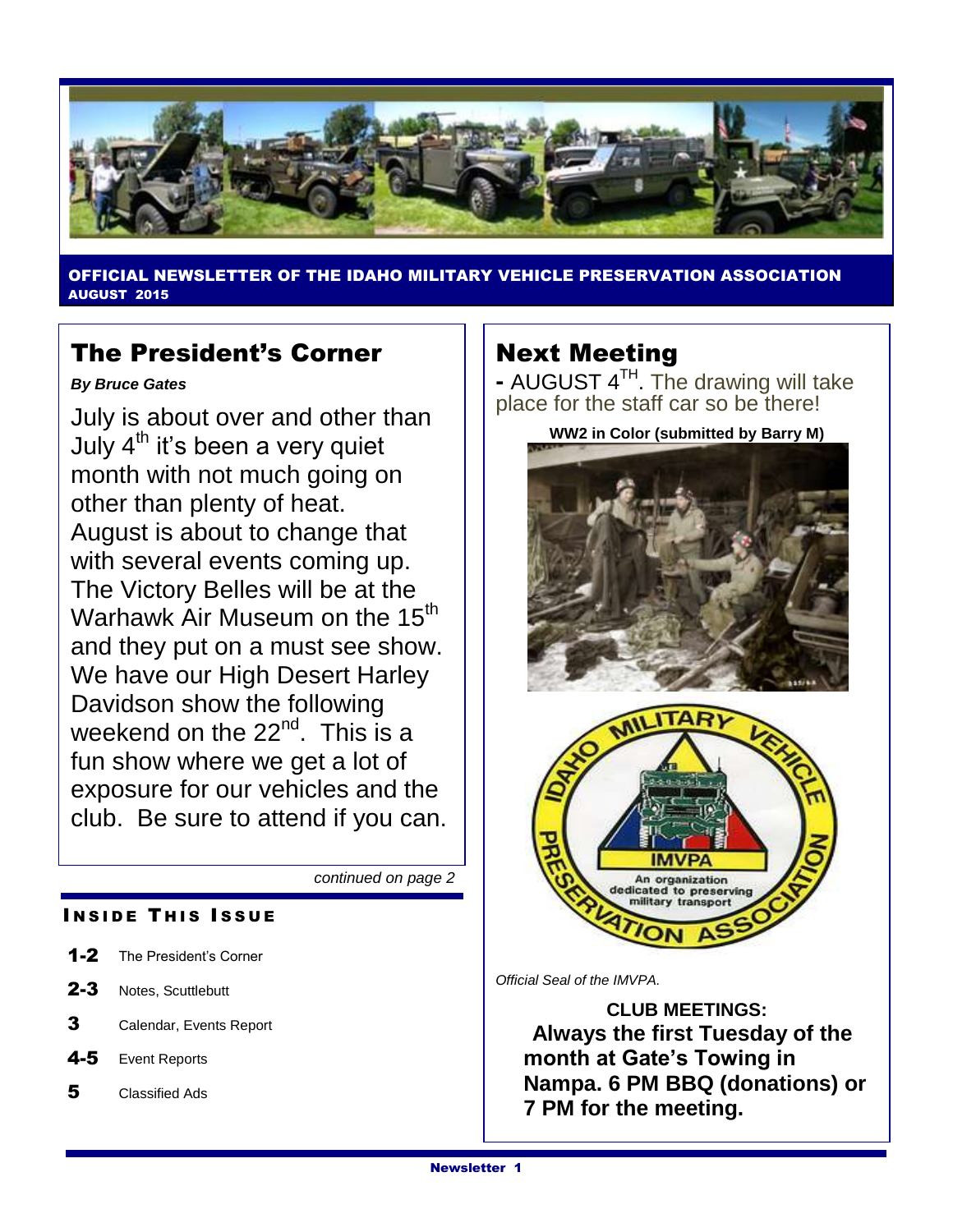Alex Gordon has finally sold all the tickets for the Staff Car raffle and we'll know the winner at the meeting Tuesday, August 4 so be sure to attend.

If anyone has a favorite show or an event you'd like to have more vehicles at let us know at the meeting so more people can attend the event.

**Bruce Gates President IMVPA** ❖

## **Notes from the Secretary:**

-No meeting was held last month (per an email that went out from Alex G) thus no minutes were recorded.

-The calendar of events is updated on the website. However as a club we must discuss, decide, and commit to those we choose to do. Come to the meeting and let's get it done!

-The application has been submitted and accepted for the 2015 Veteran's Day Parade which is Saturday November 7<sup>th</sup>.

So far the following individuals have expressed the desire to attend: Bruce G, Don W, Roy C. Ron P. If you desire to attend, please give me the following information:

1-vehicles by type that will attend

2-number of people that will attend

3-what vehicle will be carrying the grand marshal

We are responsible to track attendees by name and vehicle. If you plan to attend the parade simply LET ME KNOW by email. Thanks! -Ron

# **Club Officers:**

**President: Bruce Gates** (208) 890-2249 / bruce@gatesassoc.net **Vice President: Mike Sword** (208) 422-7668 / SWORDMD@YAHOO.COM **Treasurer: James Galloway** (208) 365-8944 / JNG454@YAHOO.COM **Secretary: and Newsletter Editor: Ron Powell**  (801) 243-6753 [RCPOWELL](mailto:rcpowell2001@hotmail.com)2001@HOTMAIL.COM

**From the Newsletter Editor**: Is this club about sharing a hobby, knowledge, experience, or fellowship? The newsletter can contribute to these ideals. But only with your input.

Did you notice the website was updated? Do you have any photos, stories, or ideas for new and fresh content? Contact Ron today!

## **Scuttlebutt:**

-Tire purchase: bids have gone out in order to get us the best price. More details expected at the meeting.

-Did you know it's the  $70<sup>th</sup>$  anniversary of the end of WW2!

- Msgt Irish from the US Air Force contacted us and asked for four vehicles to stage at the entrance to their Air Force Ball. Those who bring a MV are invited to attend the ball which includes dinner and dancing. See the events list, and attend the meeting to learn more.

-The Warhawk Museum has a coffee Klatch for veterans on the first Tuesday of every month at 10 a.m. The event is free to all veterans and coffee and treats are provided. There is usually a guest speaker and the place is packed! Come check it out. Details at www.**[warhawk](http://www.warhawkairmuseum.org/)**air**museum**.org

❖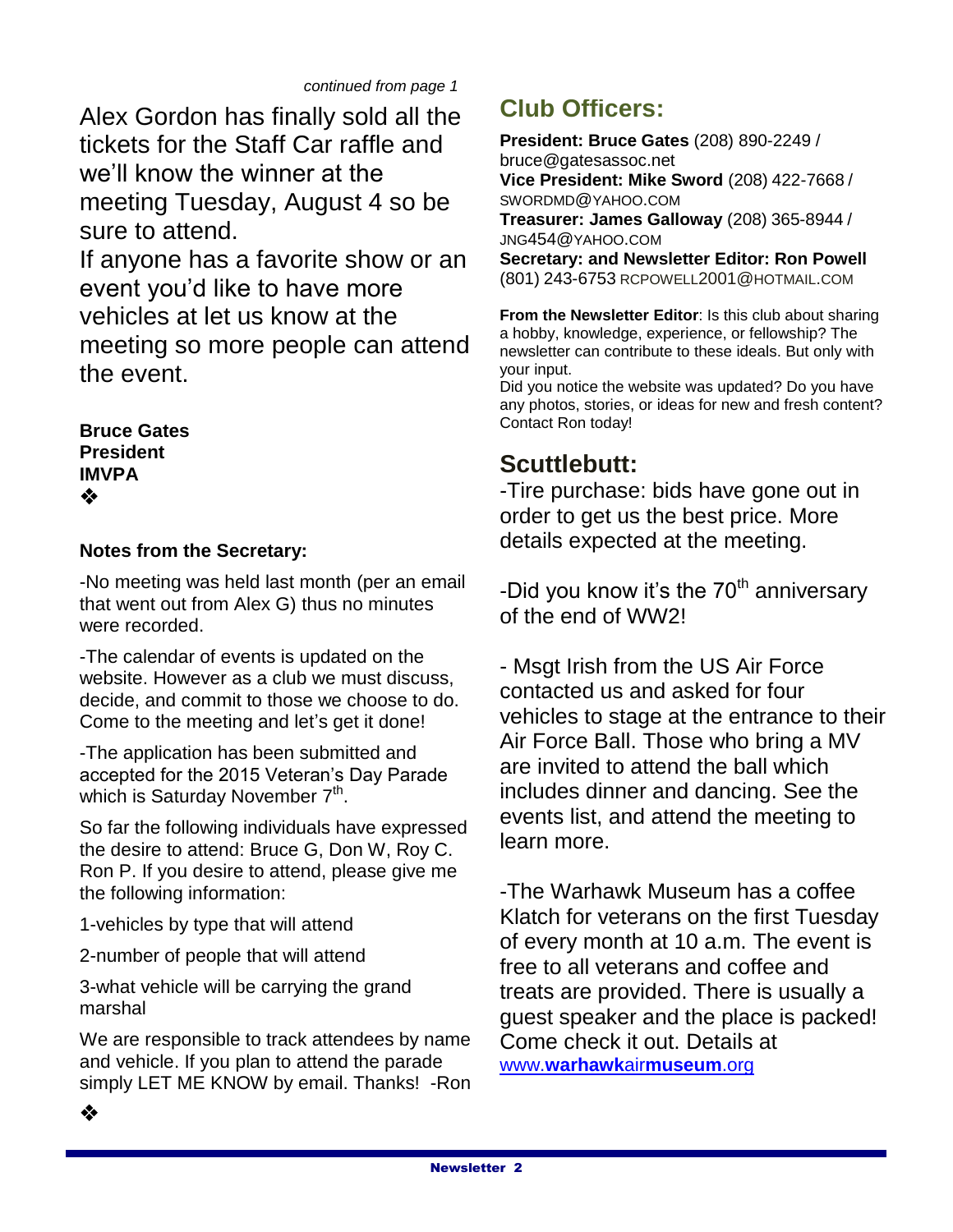## CALENDAR OF EVENTS EVENT: KUNA LIONS CLUB CAR SHOW AUG 8<sup>TH</sup> 9AM-4PM.

**FREE TO THE PUBLIC; 20\$ TO ENTER A CAR. RAFFLES SUPPORT THE LION'S CLUB 'SIGHT AND HEARING PROGRAM'. TICKETS ARE 5\$. PRIZES ARE A 50IN TV, CRAFTSMAN TOOL CHEST AND 100\$ GIFT CARD. CONTACT MICHELE CHURCH AT [MCHURCH@AMFAM.COM](mailto:MCHURCH@AMFAM.COM) TO GET TICKETS.**

#### EVENT: VICTORY BELLES-SATURDAY, AUG15TH 1PM AT THE WARHAWK MUSEUM

**THE MUSEUM IS CELEBRATING THE 70TH ANNIVERSARY OF WW2. A WW2 AIRPLANE WILL FLY IN. DETAILS AT WWW.WARHAWKAIRMUSEUM.ORG**

#### EVENT: HARLEY DAVIDSON SHOW AUG 22ND 9AM-6PM

**THE PRESIDENT HAS EMPHASIZED THAT THIS IS A MAIN CLUB EVENT AND WE ALWAYS HAVE A GOOD TIME AT THIS SHOW.**

#### EVENT: IDAHO AIR GUARD FAMILY DAY SEPTEMBER 13TH 10:30AM-3PM AT GOWEN FIELD IN BLDG 1530 (A C130 HANGAR)

**THIS IS A FAMILY EVENT. EVERYTHING WILL BE PARKED OUT ON THE FLIGHT LINE. IT'S A TOY EVENT, LIKE A CAR**

## **CLUB EVENT REPORT: 4 th of July By Bruce Gates**

**SHOW BUT ANYTHING GOES FROM RC CARS TO HOBBY ITEMS. WEAPONS MAY OR MAY NOT BE OKAY; MORE TO FOLLOW SINCE THIS IS OUT ON THE FLIGHT LINE. MIL VEHICLES ARRIVE ABOUT 0900 TO SET UP. NO PRE-REGISTRATION REQUIRED.**

#### AIR FORCE BALL, SEPTEMBER 18TH 5:30-10:30PM BOISE RIVERSIDE HOTEL.

**ASKING FOR FOUR MILITARY VEHICLES AT THE ENTRANCE 5:30-7:00PM. CLUB MEMBERS INVITED TO STAY FOR DINNER, DANCING. POC IS** CHYVONE. IRISH@US.AF.MIL

#### EVENT: HOT AUGUST NIGHTS CAR SHOW (HIDDENSPRINGS.COM) August 22<sup>ND</sup>

**1130AM-9PM**

EVENT: CAMP DELTA FALL MEET AT TOWER PARK SEPTEMBER 21-27TH

#### **DETAILS AT MVPA.ORG**

### EVENT: BOISE VETERAN'S DAY PARADE 0930 AM, NOVEMBER 7TH

**THE 2015 VETERANS DAY PARADE WILL TAKE PLACE IN DOWNTOWN BOISE ON SATURDAY MORNING. THIS YEAR THE PARADE THEME WILL FOCUS ON THE VIETNAM WAR, BUT ATTENDING THE PARADE IS A GREAT WAY TO SHOW YOUR SUPPORT FOR ALL UNITED STATES ARMED FORCES VETERANS. WWW.BOISEVETERANSDAYPARADE.ORG** ❖

For Memorial Every year Middleton puts on a huge parade for the July 4th celebration. This year was no different. The parade is a lot of fun and one of the few where we can throw candy from the vehicles. The spectators lined the streets 10 deep on either side of Main street in Middleton. Bruce Gates had his M37 in the lineup with Roy Cagnacci and his M151 mutt, then Sam Tatro and family with the 1954 Studebaker M35 with a swimming pool in the back to keep the kids cool. Al Mizner followed with his M38 Jeep and Nate Botterell in his M35A3 brought up the rear in his first showing of this truck since he bought it. We hope to see more of he and his brother, Andrew, at events.

The parade started at noon so the temperature wasn't too hot. This is a good parade and you should try to attend in the future, if you can. The announcer made a big fuss over the vehicles of the Idaho Military Vehicle Preservation Association.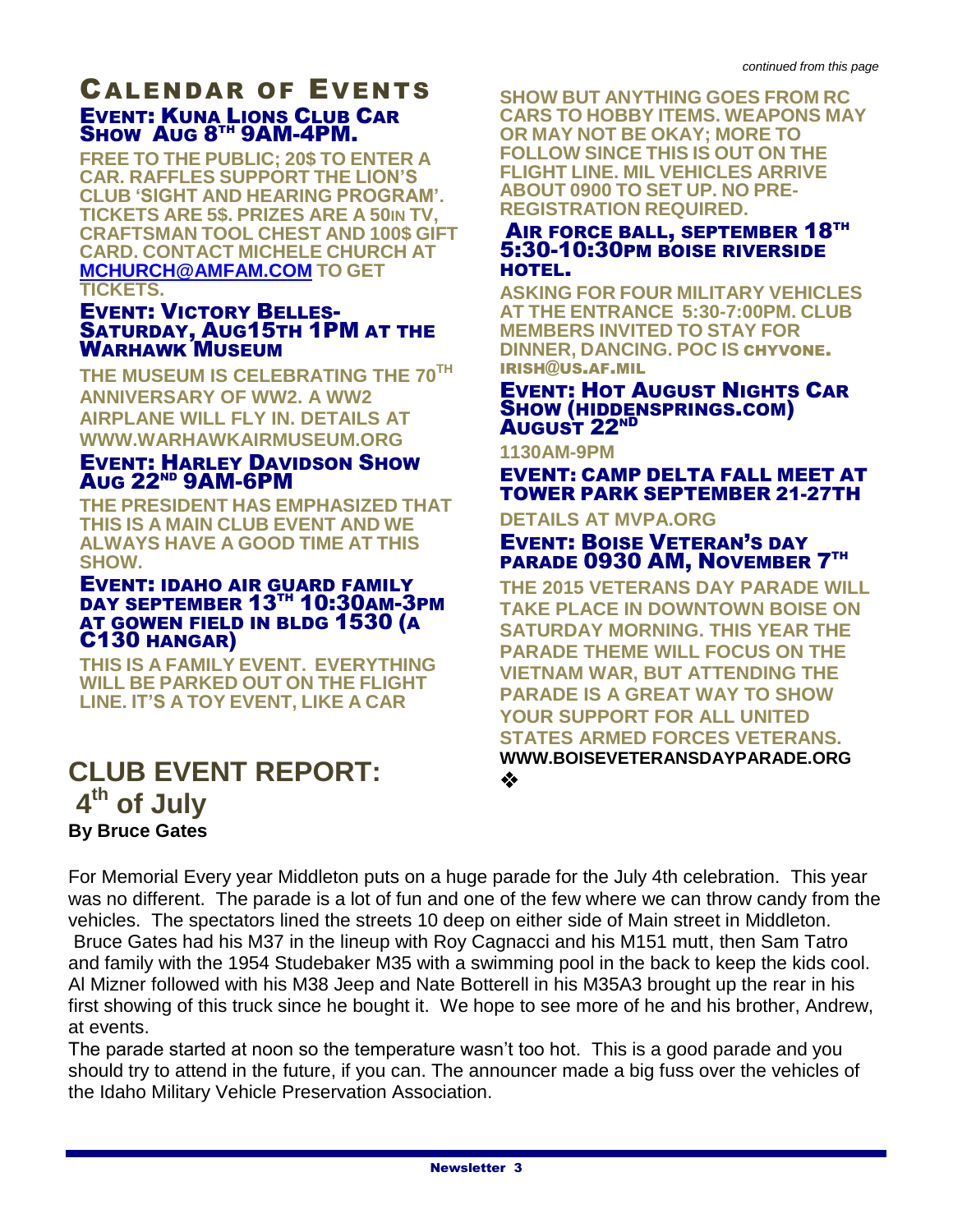The city of Star had a parade that started at 3 PM so Roy Cagnacci and Bruce Gates decided to give it a try and put their vehicles in the parade. We had never attended the parade before and we weren't even sure if they'd take a last minute registration. Not only did they take our late registration but gave Roy and Bruce and their vehicles first place entrant for the parade. They were very glad to have a couple of military vehicles as we were the only ones they had. The parade had a lot more entrants than we expected and we were shown a lot of appreciation for our vehicles. The registration for the parade said we could not throw candy from the vehicles, but the organizer of the parade came around and said we could throw all the candy we wanted to so we had even more fun. It's a short parade but a very fun one.



Photos above: Club members enjoy the 4<sup>th</sup> of July activities!  $\clubsuit$ 

# **Member Report for Gore's RV Park and Military Museum**

 **Report by Rick Giles**

 Late June I trailered my M38 to Whitewood South Dakota for a flatfender jeep rally. 5 days on the trails in the SD black hills and badlands driving jeeps the way the way they were meant to be driven. What a BLAST! Both going to and coming back I stopped in Dillon MT @ Gore's RV Park and Military Museum. Tim, Janet and Derek put my wife and I up in a nice little camp cabin to overnight; wonderful hospitality… and of course Derek let me play with some of the toys!! I recommend stopping there anytime you're in the area and don't forget Gore's MV show Sept 3-7, 2015.